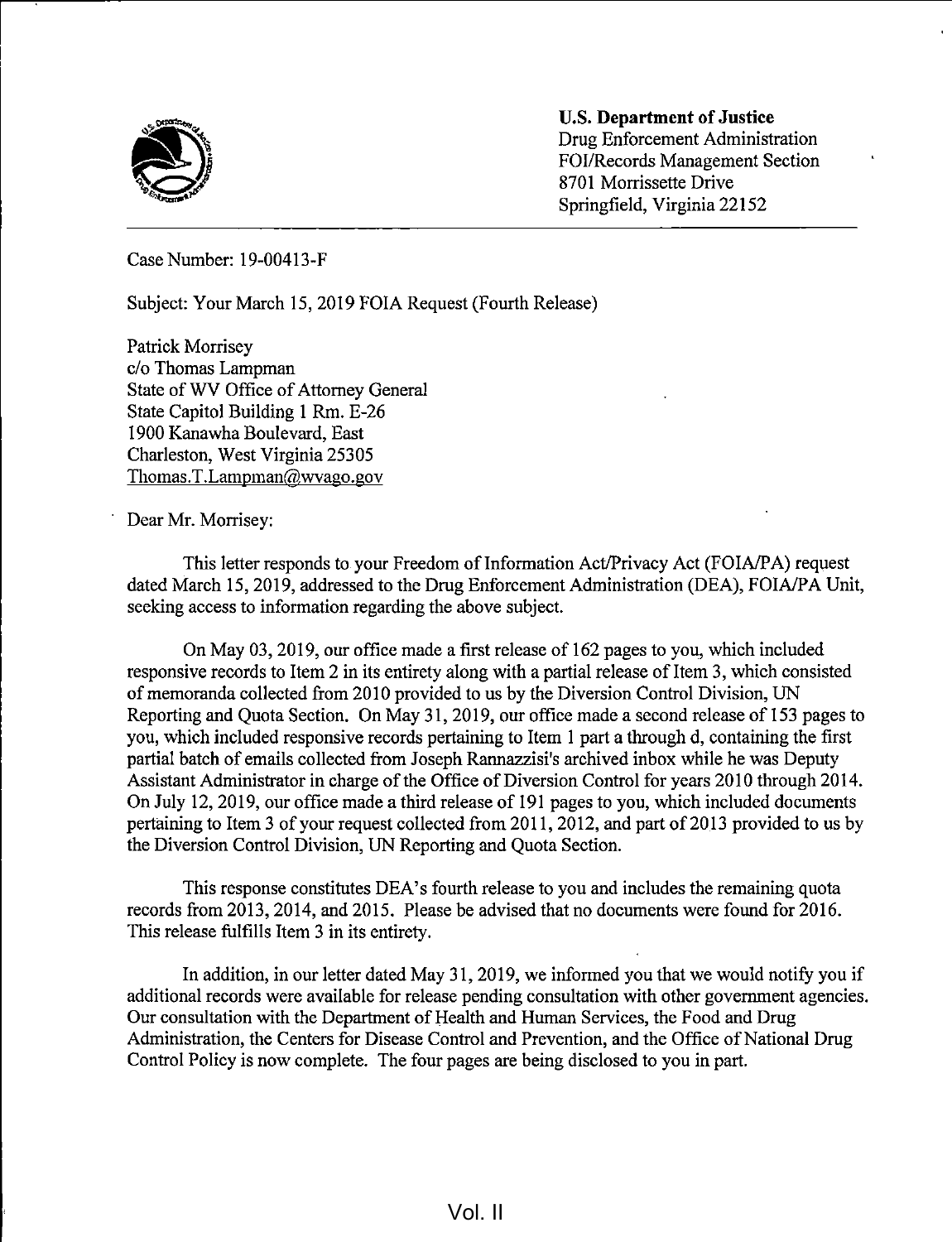Case Number: 19-00413-F Page 2

On May 30, 2019, you requested to discuss the reformulation of Item 1 following the fulfillment of Item 3. As this release now concludes our processing of Item 3, please let us know how you would like to reformulate Item 1.

Certain materials identified during the processing of your request will be released to you. The portions withheld are exempt from disclosure pursuant to the FOIA, 5 U.S.C. § 552, and/or the PA, <sup>5</sup> U.S.C. § 552a. Please refer to the list enclosed with this letter that identifies the authority for withholding the deleted material, which is indicated by a mark appearing in the block next to the exemption. An additional enclosure with this letter explains these exemptions in more detail. The agency documents you requested are enclosed with this letter.

The rules and regulations of the DEA applicable to FOIA requests are contained in the Code of Federal Regulations, Title 28, Part 16, as amended. They are published in the Federal Register and are available for inspection by members of the public.

For your information, Congress excluded three discrete categories of law enforcement and national security records from the requirements of the FOIA. See <sup>5</sup> U.S.C. § 552(c). This response is limited to those records that are subject to the requirements of the FOIA. This is a standard notification that is given to all our requesters and should not be taken as an indication that excluded records do, or do not, exist.

If you have any questions regarding this letter, you may contact Caitlin Trujillo, Attorney, Office of Chief Counsel Administrative Law Section at 202-598-2730.

Sincerely,

Angela D. Hertel

Angela D. Hertel, Acting Chief Freedom of Information/Privacy Act Unit FOI/Records Management Section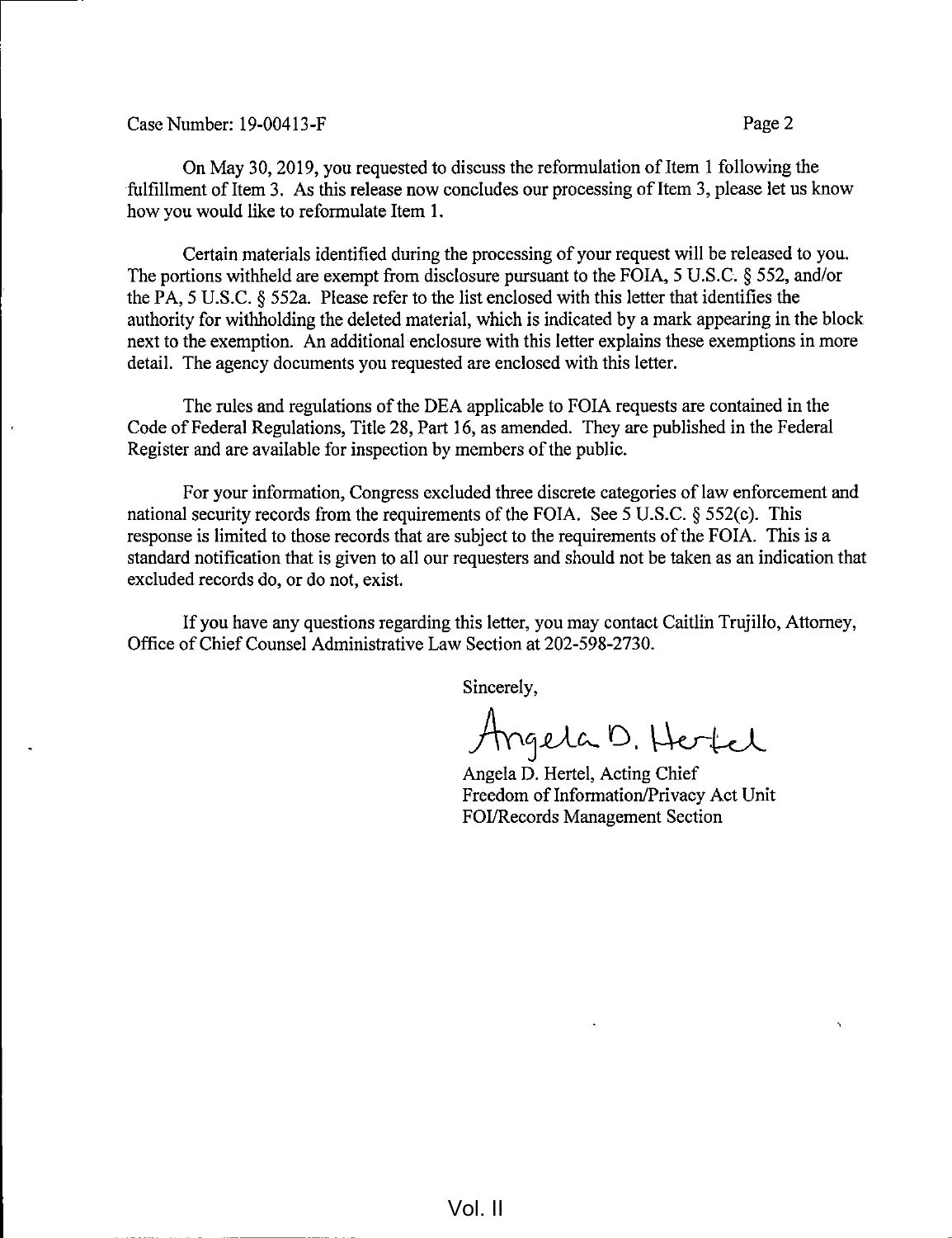Case Number: 19-00413-F Page 3

 $\ddot{\phantom{0}}$ 

Number of pages withheld: 118

Number of pages released: 131

## APPLICABLE SECTIONS OF THE FREEDOM OF INFORMATION AND/OR PRIVACY ACT:

| <b>Freedom of Information Act</b><br>5 U.S.C. 552 |                                          |                            | <b>Privacy Act</b><br>5 U.S.C. 552a |                                                    |
|---------------------------------------------------|------------------------------------------|----------------------------|-------------------------------------|----------------------------------------------------|
| $\left[\begin{array}{c}1\end{array}(b)(1)\right]$ | [X] (b)(5)                               | [X] (b)(7)(C)              | $\lceil \, \cdot \, \rceil$ (d)(5)  | $\left[\begin{array}{c}1\end{array}(k)(2)\right]$  |
| $\left[\begin{array}{c}1\end{array}(b)(2)\right]$ |                                          | [X] (b)(6) $[ ] (b)(7)(D)$ | $\lceil \ \rceil$ (j)(2)            | $\left[\begin{array}{c} \end{array}\right]$ (k)(5) |
|                                                   | $[ ] (b)(3) [ ] (b)(7)(A) [X] (b)(7)(E)$ |                            | $\lceil \ \rceil$ (k)(1)            | $\lceil \cdot \rceil$ (k)(6)                       |
|                                                   | [X] (b)(4) $[1](b)(7)(B)$ [X] (b)(7)(F)  |                            |                                     |                                                    |

Enclosures

 $\overline{a}$